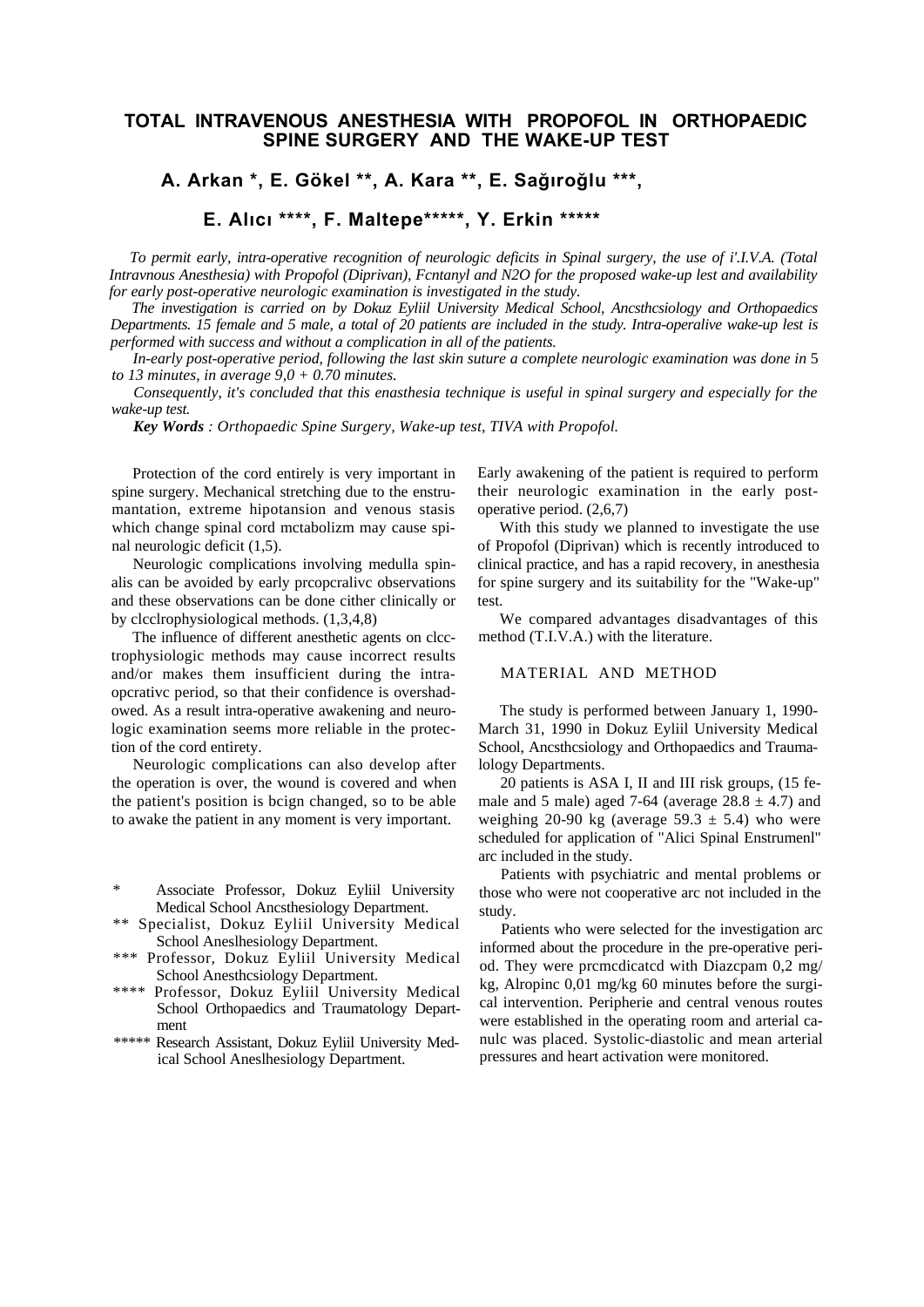Anesthesia was induced with Norcuron (test dosage) 10 mcg/kg, Fentanyl 2 mcg/kg, followed by Propofol 1,5 mg/kg. The patients were ventilated with 100 % O2 using a face mask. Lyslhenon 1,5 mg/kg is used for tracheal entubation. Propofol and Fentanyl were prepared for continuous administration; the enfusions were arranged according to the patient's needs. After the initial dose for Norcuron was administered, the patient's position was changed. Respiration was controlled with 40 % Ch, 60 % N2O. Fentanyl total bolus dose was completed to 7 mcg/kg before the incision. In all the patients lung auscultation was done with a precordial stetoscope and other ventilation parameters were monitored, an end tidal carbon dioxide analyser (Capnolog) was used, arterial blood gasses were analyzed once in 30 minutes.

Intra-operative wake-up test was performed without any preparation when the surgeon requestcd.When the operator wanted the patient to wake-up Propofol enfusion and N2O were discontinued at the same time end Fentanyl continued through the wake-up period. Discontinuation of Propofol and N2O were considered the "O" point. Ventilation is controlled with 100 % O2. The patients were given vowel stimulus once a minute. The time to open their eyes, the time a complete neurologic examination is performed and the extension time till patient went to sleep again was determined.

SAP, DAP, MAP and heart rate were registered to be evaluated before, during and after the wake-up test.

Fentanyl enfusion is discontinued 15-20 minutes before the end of the operation, Propofol and N2O are discontinued just after the last skin suture. The time when Propofol and N2O were discontinued was taken as the "O" time for post-operative evaluation. The time to open the eyes, extubation time and the time to get a wright answer to some questions, which we are sure that the patient knows, were determined.

The data were analysed using paired Student's ttest.

### **RESULTS**

The wake-up test is performed in all of the patients involving in the "Propofol enfusion" study plan, when the operator asked for it. Table 1 presents the biomctric properties of the patients.

|             | No. of patients $\begin{bmatrix} 20 & (5M + 15F) & Youngest \end{bmatrix}$ |    | Oldest |
|-------------|----------------------------------------------------------------------------|----|--------|
| Age         | $28,8 \pm 4,7$                                                             |    | 64     |
| Weight (Kg) | $59,3 \pm 5,4$                                                             | 20 | 90     |

Table 1. Biometric properties of the patients.

Table 2 gives a summary of the anesthesia technique.

| Premedication                                          | Atropine                                                        | $10 \text{ mcg/kg}$ |  |
|--------------------------------------------------------|-----------------------------------------------------------------|---------------------|--|
|                                                        | Diazepam 20 mcg/kg                                              |                     |  |
| Induction of                                           | Vecuronium 10 mcg/kg                                            |                     |  |
| anesthesia                                             | Fentanyl 2 mcg/kg                                               |                     |  |
|                                                        | Propofol $1,5$ mcg/kg                                           |                     |  |
|                                                        | Succinylcholin $1,5$ mcg/kg                                     |                     |  |
|                                                        | or Vecuronium 90 mcg/kg                                         |                     |  |
| Endotracheal entubation                                | $O2:N_2$ (33%-40%:60%-67%)                                      |                     |  |
| and controlled ventilation Fentanyl bolus dose is com- |                                                                 |                     |  |
| (up to the incision)                                   | pleted to 7 mcg/kg.                                             |                     |  |
| Maintanence                                            | Propofol $1,5-3$ mg/kg/hour                                     |                     |  |
| anesthesia                                             | Fentanyl 1,5-3 mg/kg/hour                                       |                     |  |
| During the                                             | N2O and Propofol are discon-                                    |                     |  |
| wake-up test                                           | tinued Fentanyl enfusion is<br>continued at maintanence<br>dose |                     |  |

Table 2. A summary of the anesthesia technique.

The test began when Propofol and N2O were discontinued. Results gained during the wake-up period are given in Table 3 and Table 4. The time to open their eyes was at least 2 minutes, at most 8 minutes and  $4,41 \pm 0,57$  in average. The neurologic examination was carried out in 4 to 10 minutes,  $6,41\pm0,65$ minutes in average.

The period for the test to be completed and the patient tobe anesthetized again lasted from 5 to 12 minutes,  $7,83 \pm 0,61$  minutes in average.

The haemodynamic parameters obtained during intra-operalivc neurologic examination were higher than those obtained at the beginning of the wake-up test. This increase was statistically meaningful, but all the results were within physiological limits. When compared, the mean of the results obtained 2 minutes after the patient went to sleep again, were not different from the mean haemodynamic parameters at the beginning of the test.

| $7,8 \pm 0,61$ |  |
|----------------|--|
|                |  |
| $4,4 \pm 0,57$ |  |
|                |  |
| $6.4 \pm 0.61$ |  |
|                |  |
|                |  |

Table 3. Results of the wake-up test.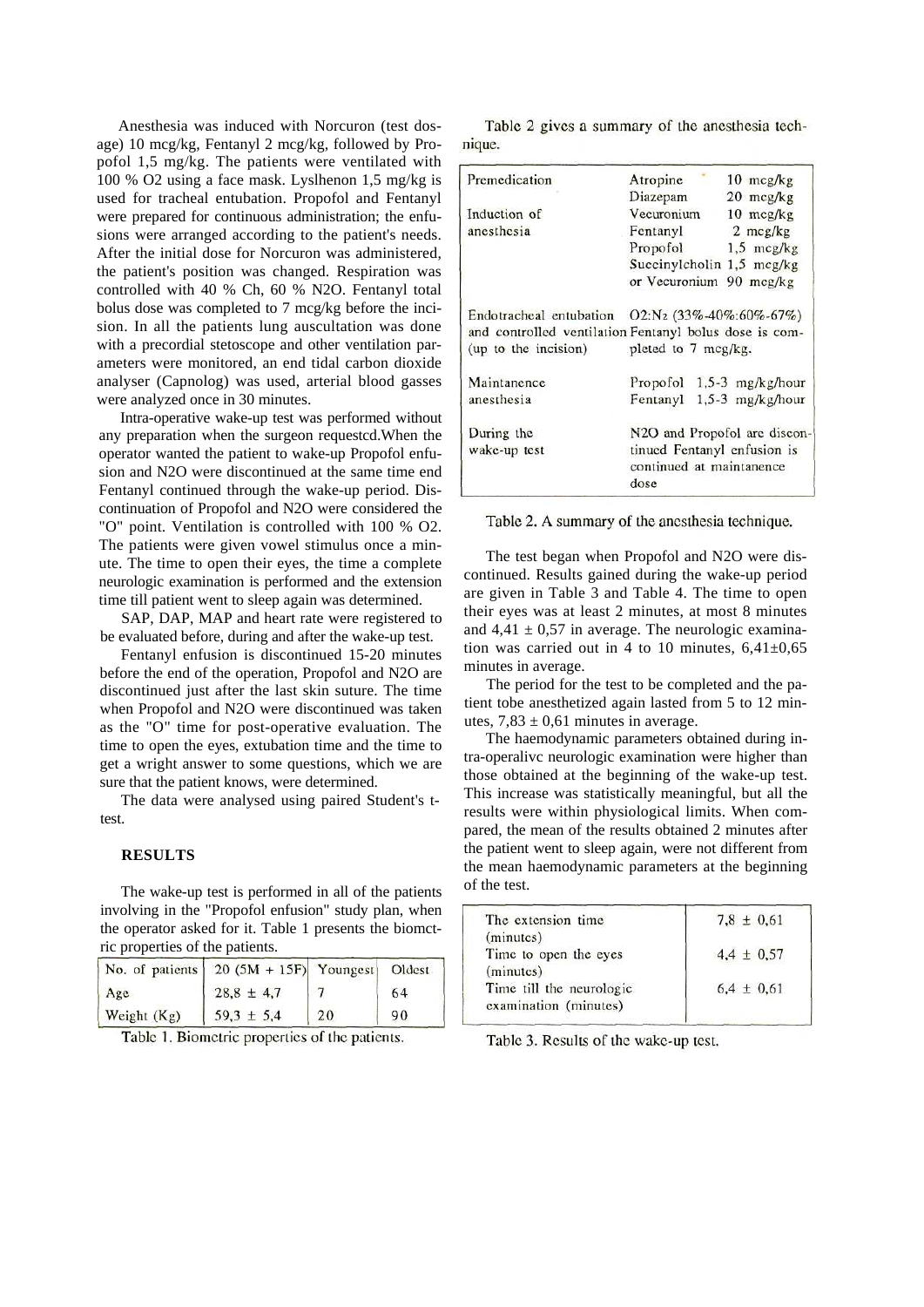|     |                                                          | Ш |
|-----|----------------------------------------------------------|---|
| SAP | $131,3 \pm 3,87$ 145 ± 3, 80* 131,2 ± 2,56               |   |
| DAP | $76,7 \pm 3,15$ 83,2 ± 3,88* 76,8 ± 2,47                 |   |
|     | Heart rate $73,5 \pm 3,69$ $ 77,5 \pm 3,99*$ 74,5 ± 3,18 |   |

Table 4. Haemodynamic parameters during wakeup test ( $*$  ± SEM)

- I. At the moment N2O and Propofol were discuntinued.
- II. During neurologic examination
- III. 2 minutes after the patient was anesthetized.

At the end of the operation, the lime from last skin suture up to the time they opcnncd their eyes was 1 minutes to 8 minutes, or  $3,33 \pm 0,57$  minutes in average. The results arc given in table 5. extubation was performed between 4 and 1 lth minutes (average  $7.83 \pm$ 0,67 min.) Post operative neurologic examination was carried out between 5-13 minutes, (average  $9.07 \pm$ 0,70 min.)

| Time to open eyes                                          | $3,3 \pm 0,57$ (1-8 minutes)                                  |
|------------------------------------------------------------|---------------------------------------------------------------|
| (minutes)<br>Extubation time                               | $7,0 \pm 0,67$ (4-11 minutes)                                 |
| (minutes)<br>Time for neuorologic<br>examination (minutes) | $9,0 \pm 0,70$ (5-13 minutes)                                 |
| Control for vigilans<br>Anesthesia period                  | $9.3 \pm 0.63$ (6-12 minutes)<br>194,2±10,6 (135-255 minutes) |

Table 5. Results of the recovery period.

For control of vigilans the wright answer to the questions were given in 6 to 12 minutes,  $9,33 \pm 0,63$ minutes in average.

During maintanence of anesthesia the average enfusion rate for Propofol was 1,89 mg/kg/hour and for Fcntanyl it was 1,28 meg/kg/h.

Arterial blood was analyses at post operative 30 and 120 minutes gave no result to think about ventilatuary depression.

Two patients had urinary retension, one patient had o suspicious amnesia two had nausea and one had vomiting in the post-operative period.

#### **DISCUSSION**

In spinal surgery, probable neurologic complications can be prevented if recognized in the early reversible period. The entirety of M. Spinalis is controlled

continuously by elcctraphysiological methods. The effect of anesthetic agents and some non-physiologic conditions may often cause to wrong interpretations. (3,8)

As a result intra-opcrative awakening to monitor spinat cord function, is a very effective means of testing when electrophysiological methods cannot be used or they arc not sufficient. (3,4)

Pain, spontaneous ventilation and complications due to prone position are some of the hazards of the wake-up test.  $(1,6)$ 

Because Fentanyl enfusion is continued during the wake-up period we observed no complaint of pain or any reaction due to pain in Propofol-Fentanyl (T.I.V.A.) tecniquc. All patients had sufficient analgesia level. For prophlactic reasons the patients were not permitted to spontaneous ventilation, instead controlled ventilation with positive pressure was continual.

It was observed that the patient had enough sedation during the lest and that they only obeyed to the commands, but it's appropriate to complete the test in the shortest period.

It's accepted that, the patients early recovery and that their early neurologic examinations to be performed arc the superiority of the method.

Towards the end of the study and as the method was established it's observed that the extension times became shorter, so our mean values are higher than our real values.

A point for attention is that the test was carried as when the operator asked for and there was no preparation for it.

The wakc-up test is performed with success and without any complication in all our patients, and twice in some of them.

According to our results, it's concluded that propofol-Fcntanyl (T.I.V.A.) Anesthesis providing postoperative early recovery reducing bleeding and providing intra-operalive test to be performed in confidence; is a suitable technique which can be recommended for high risk patients which have spinal surgery. It's planned to compare the method with electrophysiologic methods in another study.